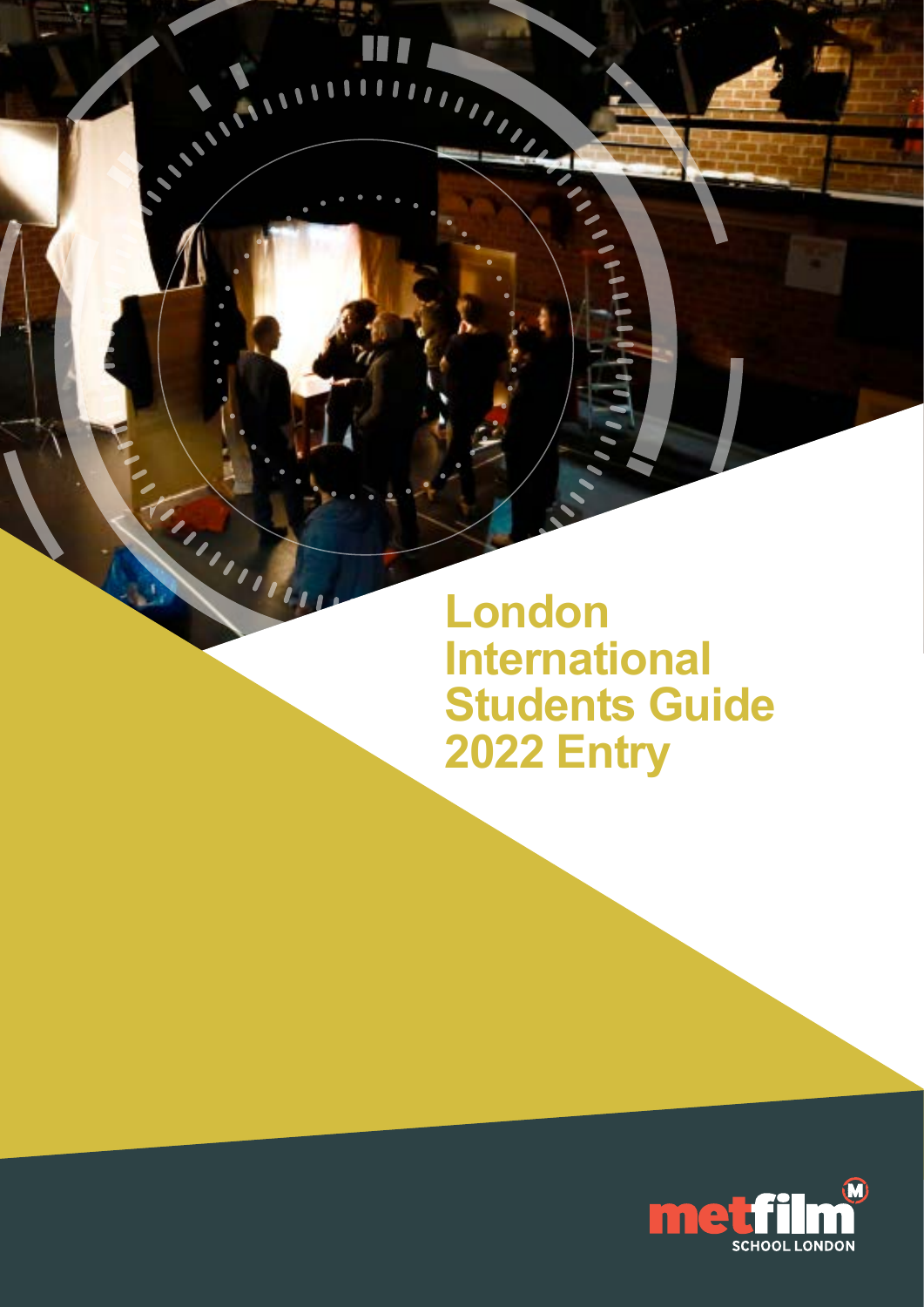# **MetFilm School London International Students Guide**

MetFilm is a world-leading film, television and online media school which offers undergraduate, postgraduate and short courses in London and Berlin. This guide gives you an overview of what it is like to study at MetFilm School. We hope you will find it useful and if you have any further questions, please get in touch with us.

Our mission is to inspire a new generation of creative professionals. We bring the education and screen industries together in a creative environment, driven by great teaching and practical, handson experience, led by inspiring tutors. In 2019/2020 we welcomed over 600 students from 61 countries including; USA, France, Germany, India, Italy and the Netherlands.



Our London campus is based at the famous Ealing Studios, known for productions The Ladykillers, Notting Hill, Downton Abbey and The Theory of Everything. Ealing is a vibrant borough situated in West London and is home to a vast number of shops, bars, pubs and restaurants with something to suit every taste and budget. Also, on our doorstep is Notting Hill, Shepherd's Bush and Richmond. During the summer, Ealing's parks host a number of festivals celebrating comedy, music, beer and food.

Studying in London means you have access to a huge range of filmmaking resources. London houses the British Film Institute, The Cinema Museum, The Kubrick Archives and The London Film Museum. The capital is also a great place to find work in the film industry; with the UK's largest film studios based either within or in easy reach of London. These include: Pinewood, Ealing, Shepperton and 3 Mills studios.

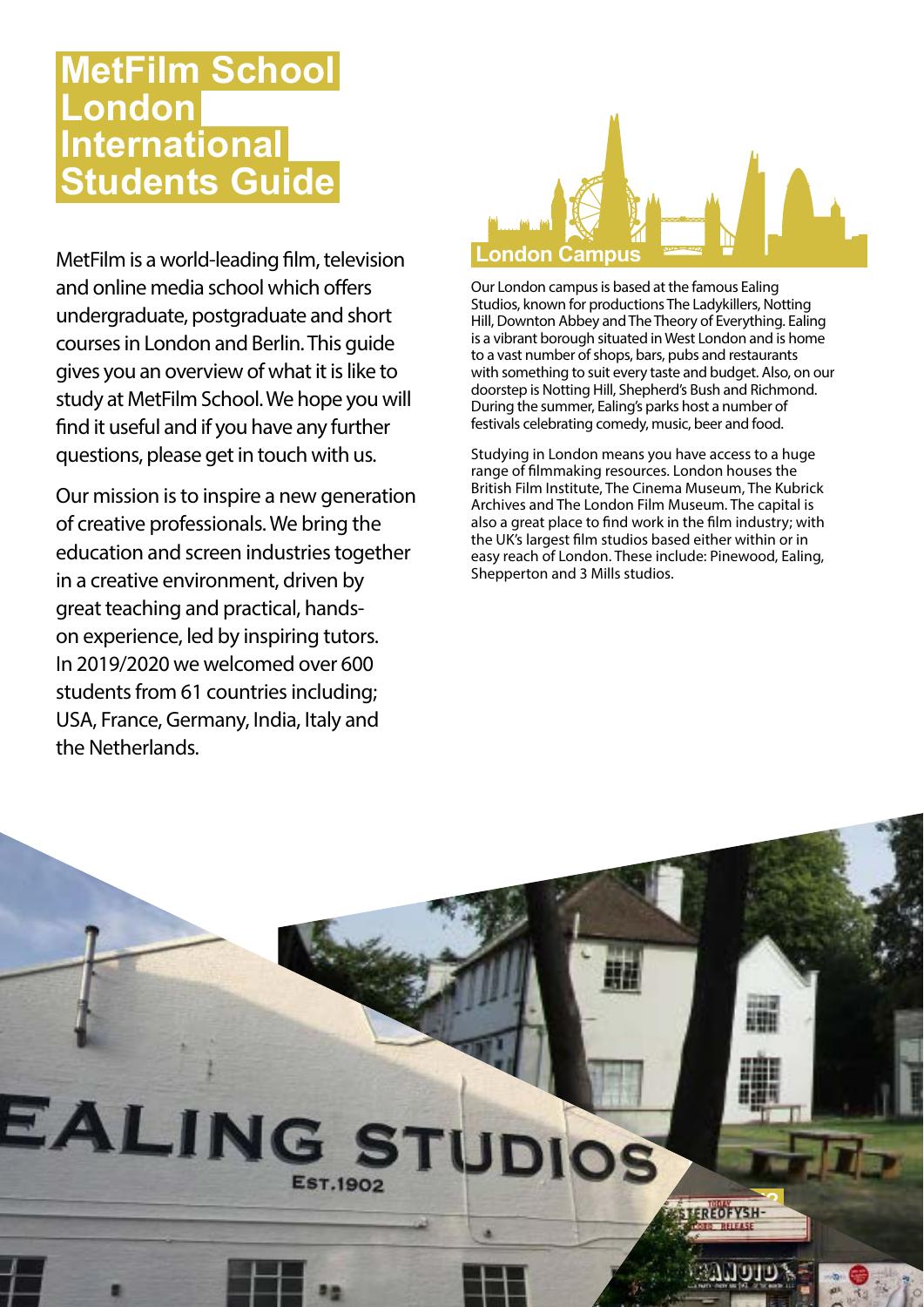# **Application Process**

# **Undergraduate BA Degrees**

## **Entry Requirements**

All applicants need to be 18 years or older at the time the programme begins. However, we may on occasion accept applicants who are younger than 18, but this will be based on their qualifications and approval from our education team. We will also require eligible under 18-year-old students to have a signed parental waiver form granting consent for the student to begin their studies with us.

## **Language Requirements**

Students applying for a Student visa must provide evidence of their English language ability, unless they reside or have completed study in a majority English speaking country (for example: US, Australia, Canada etc.). The following tests are satisfactory to demonstrate this: IELTS, TOEFL, Cambridge PET, ESOL Skills for Life Level 1 and 2, Trinity Level 1.

## **IELTS – BA (Hons) Practical Filmmaking**

Students need to achieve an IELTS overall score of at least 6.5 with at least 5.5 in writing, listening, reading and speaking or equivalent.

## **IELTS – BA (Hons) Screen Acting**

Students need to achieve an IELTS overall score of at least 7.0 with at least 6.5 in writing, 7.0 in listening, reading and speaking or equivalent.

# **Postgraduate MA Degrees**

#### **Entry Requirements**

All applicants must be 18 years or older at the time the programme begins. UK applicants require a 2:1 honours degree from a UK university or overseas equivalent.

#### **Language Requirements**

#### **International Students**

We accept IELTS, TOEFL, Cambridge PET, ESOL Skills for Life Level 1 and 2, Trinity Level 1 for Non-EU students wishing to study in the UK. International students need to achieve an overall IELTS 6.5. With a 6.5 in writing and no less than IELTS 5.5 in listening, reading and speaking or equivalent, unless they reside or have completed study in a majority English speaking country for example; Australia, Canada etc.

Prior to applying for your visa via the Student Route, you will need to demonstrate a B2 English Level which is upper intermediate.

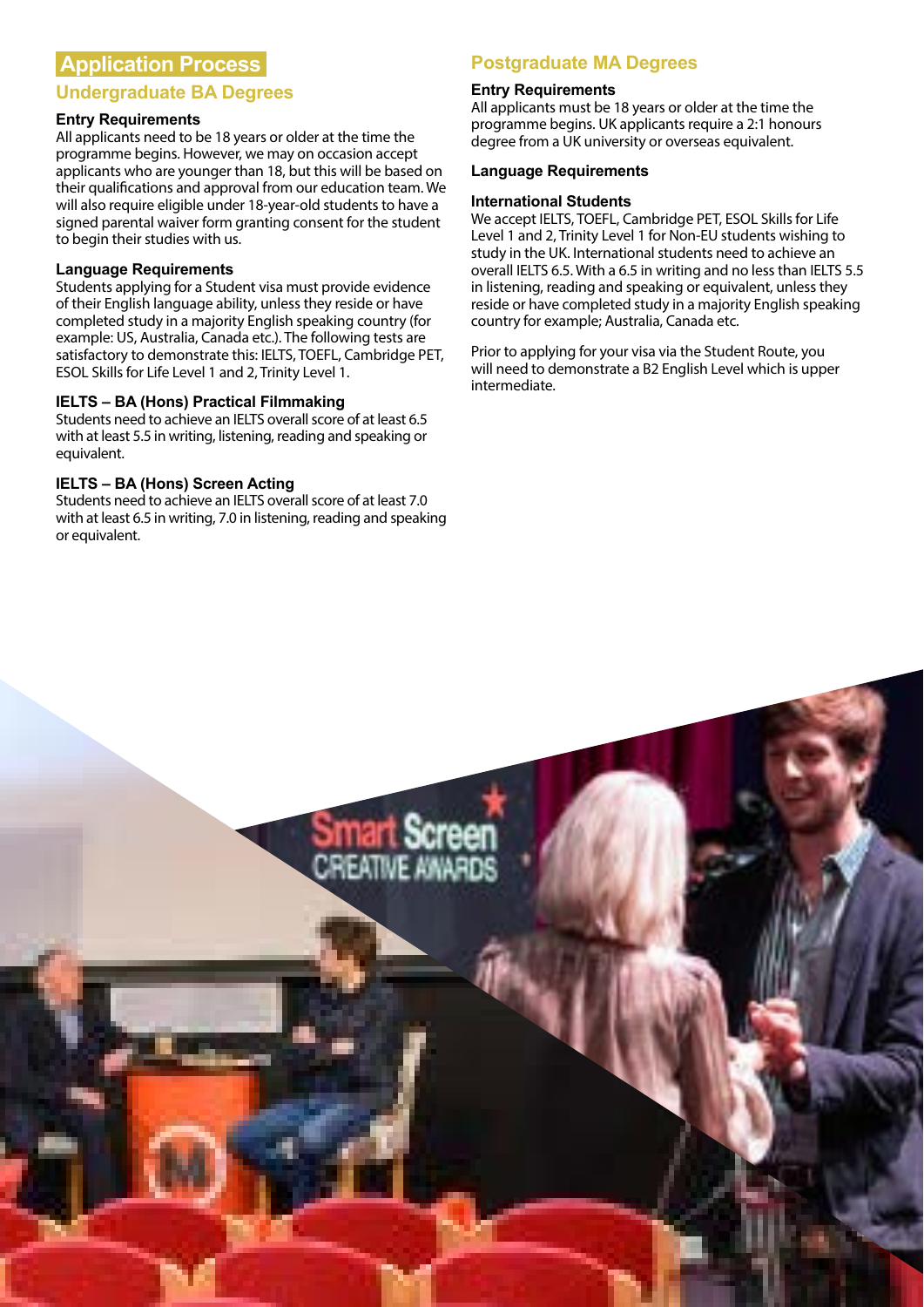# **Short Courses**

Most of our short, weekend and part-time courses are open to all with no formal entry requirements. Some courses may require prior relevant experience and/or additional documentation to be provided in addition to the enrolment form. Any additional application requirements are outlined in the 'Dates & Fees' section of the respective course page.

#### **How to Apply**

Simply select your course online and apply by filling out our online application form.

If the course is not listed, simply return a completed enrolment form to **info@metfilmschool.co.uk**

For further information on applying to our Short Courses visit **metfilmschool.ac.uk/admissions/apply-short-part-timeweekend-courses**

## **Standard Visitor Visa**

If you are coming to the UK to study on a course which is 6 months or less in duration you will need to apply for a Standard Visitor Visa.

Students can apply for this only 3 months prior to a course starting. Decisions on the Standard Visitor Visa will be granted within 3 weeks of application and costs £95.

On a Standard Visitor Visa, the maximum period of leave allowed is six months and there are no provisions to extend this leave in the UK or switch in-country to another visa category. Students who wish to follow a further course of study would have to return to their home country and obtain a Student visa.

You will need to prove that you have enough money to cover all reasonable costs of your visit without working or accessing public funds, including the cost of the return or onward journey. You will be able to use someone else's money to prove this if you have a personal or professional relationship with them, and they will provide support to you for the duration of your visit.

All course fees must be paid prior to an application for a Standard Visitor Visa.

To find out more about the Standard Visitor Visa visit: **metfilmschool.ac.uk/admissions/non-eueea-applicants/s** their visa covers the full period of study being undertaken.

To find out if you will require a Short Term Study Visa visit **[metfilmschool.ac.uk/admissions/non-eueea-applicants](http://metfilmschool.ac.uk/admissions/non-eueea-applicants )**

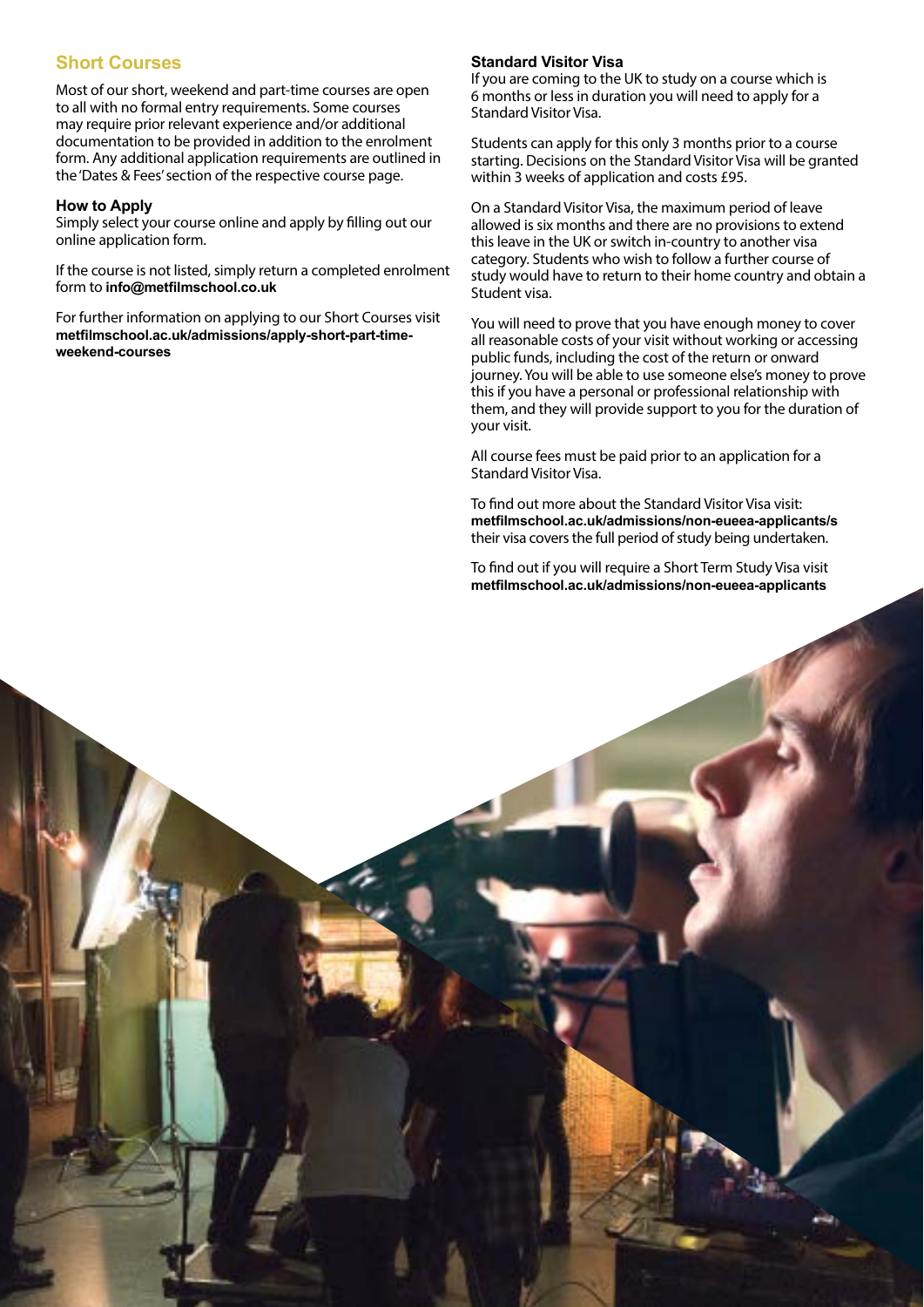# **Before you Arrive**

On receiving your offer of a place at MetFilm School…

- Check that your passport is valid for at least six months after the start of your course. If not, apply for a new one as soon as possible. – short course. Tier 4 students must apply with a passport that is valid for the duration of the full course.
- Apply for your Student Visa (if appropriate)
- Organise your accommodation
- Book your flight to the UK and take out travel insurance to cover any loss of luggage or delays/cancellations of your flight

## **Visas (2021 Entry)**

You must hold a valid UK Visa that entitles you to study at MetFilm School before you can begin your course with us.

#### **Student Visa (The Student Route)**

The UK's new and improved Student route, which falls under the UK's new points-based immigration system, is for international students looking to come to study in the UK on our undergraduate and post-graduate courses.

The Student Route is open to EU/EEA and Swiss students as well as international students, but EU/EEA and Swiss students resident in the UK by 31 December 2020 should not apply through the route. These students, and their family members, are eligible to apply to the EU Settlement Scheme. Those resident here by 31 December 2020 have until 30 June 2021 to do so.

Additionally, upon graduation, students are eligible to apply for a one-time non-extendable leave period of two years that does not require sponsorship. This is known as the Graduate Route[.](http:// gov.uk/check-uk-visa  )

#### **It is important to plan ahead and prepare all the following original documents in good time:**

- 1. Passport (must be valid at the time of visa application and travel to the UK)
- 2. Two UK passport-sized photos
- 3. CAS Statement (Confirmation of Acceptance for Studies)
- 4. Academic qualifications
- 5. Financial evidence that meets UKVI requirements
- 6. Tuberculosis (TB) certificate if required

You must pay for your visa application fee on the date you submit your application. The fee is currently £348 to apply from outside the UK.

## **How to apply**

To apply visit **[gov.uk/tier-4-general-visa/apply](http://gov.uk/tier-4-general-visa/apply)** 

#### **Need more information?**

Further information is available from: **ukcisa.org.uk/ Information--Advice/Visas-and-Im[m](http://ukcisa.org.uk/Information--Advice/Visas-and-Immigration/Making-a-Tier-4-General-application-outside-the-UK#RL] )igration/Applying-for-a-Student-route-visa-outside-the-UK**

# **Visas (2021/2022 Entry)**

Please note that EU, other EEA and Swiss nationals will no longer be eligible for home fee status, undergraduate, postgraduate and advanced learner financial support from Student Finance England for courses starting in academic year 2021/22.

## **Working on a Visa**

**Standard Visitor Visa:** If you come to the UK on a standard visitor visa, you will not be allowed to do any paid or voluntary work and you will not be able to extend your stay in the UK.

**Student Visa on Student Route:** Students are allowed to work for a maximum of 20 hours per week during term time. This is a maximum of 20 hours in total in any one week, including paid or unpaid work and for one or more organisation. Student visas do not allow students to be selfemployed.

**Post Study Work:** The Post Study Work visa will allow eligible students to work, or look for work, in any career or position of their choice, for two years after completing their studies. Students who are due to graduate in 2021 and are currently distance learning outside the UK due to the pandemic will need to return to the UK for their last semester by 6 April 2021, in order to be eligible under the Graduate route.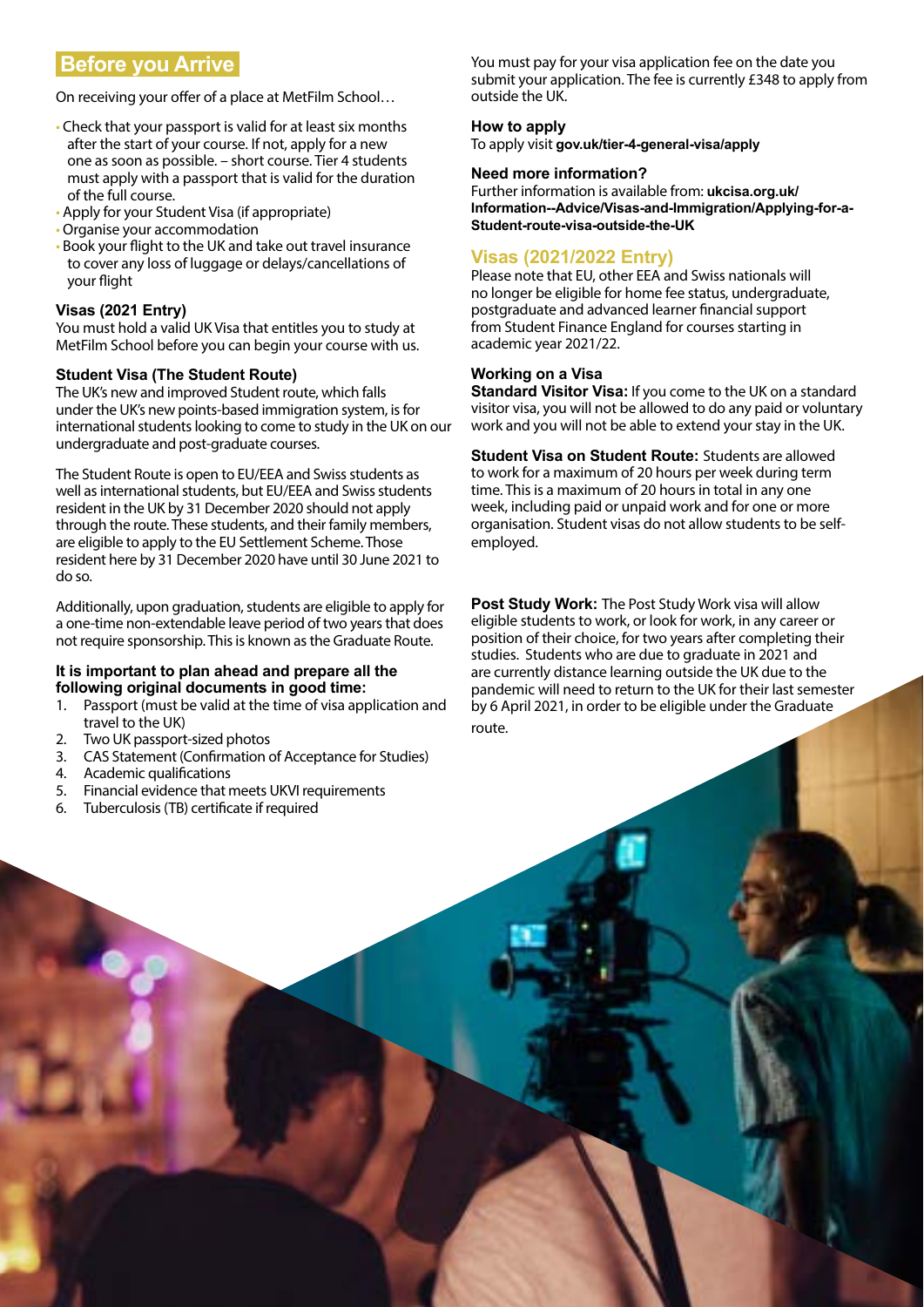# **Getting to MetFilm School**

# **Travelling to London from an Airport via Car & London Transport**

## **London Heathrow to MetFilm School**



22 minutes via car (6.9 miles)

Alternatively, you can get the Piccadilly Line on the London Underground directly through to South Ealing Station (33 minutes)

## **London City Airport to MetFilm School**



1 hour via car (28.2 miles)

Alternatively, you can get the Docklands Light Railway (DLR) into Central London and connect to other various Underground stations to reach MetFilm School

# **London Stansted Airport to MetFilm School**



1hr 5 minutes via car (43.8 miles)

Alternatively, you can take the Stanstead Express to London Liverpool Street (45 minutes), where you can catch a Central Line Underground train to Ealing Broadway.

## **London Gatwick Airport to MetFilm School**

58 minutes via car (49.6 miles)

Alternatiely, you can take the Gatwick Express, a direct to London Victoria, where you can catch a District Line train to Ealing Broadway



# **London Transport**



Transport for London (TfL) and their website tfl.gov. uk will provide you with a basic guide to everything you need to know about getting around the city. You can use the Journey Planner, find out when

your bus is due, download maps and keep track of station and trainline closures.

The Underground does not run all night; however, some routes do run a night service. Check before you travel!

## **Top Free London Transport Apps**

- 1. **Citymapper** Simply add your start and end location and Citymapper will advise you on all the different transport options available to suit you e.g. Buses, underground routes, walking and cycling. (Available on iOS and Android)
- 2. **Kabbee** Kabbee compares the price of 70 different mini cab companies in London. You can pay for the journey by credit card via the app. (Available on iOS and Android)
- **Busmapper** If you are a regular user of London Buses then Busmapper app will assist you with live departures and route planning (Available on iOS)

## **Oyster Cards**

London's entire transport system (with the exception of taxis) accepts Oyster Cards for payment. You won't be able to use cash to buy tickets. If you have a contactless credit or debit card this works exactly the same and costs no more than an oyster card.

Touch your Oyster card in at the start of your journey and touch out at the end on yellow card readers to pay the right fare. Only touch in on buses and trams.

## **Where to purchase an Oyster card?**

- You will need to pay £5 for an Oyster card.
- Online [tfl.gov.uk/fares/contactless-and-oyster-account](http://tfl.gov.uk/fares/contactless-and-oyster-account  )
- At Oyster Ticket Stops in many newsagents in London [tfl.gov.uk/maps/oyster-ticket-stops](http://tfl.gov.uk/maps/oyster-ticket-stops)
- At all Tube, London Overground and most TfL Rail Stations

## **Topping up your Oyster Card**

- Online with a contactless and Oyster account, if you live in the UK
- Using the free TfL Oyster and Contactless app
- At Oyster Ticket Stops in many newsagents in London
- At ticket machines at all Tube, London Overground and most TfL Rail stations

## **18+ Student Oyster Photocard**

If you are 18 or over, a student and living in a London borough, you can get discounted travel with an Oyster photocard, where you can save 30% on adult-rate travelcards.

For more information visit [tfl.gov.uk/fares/free-and](http://tfl.gov.uk/fares/free-and-discounted-travel/18-plus-student-oyster-photocard)[discounted-travel/18-plus-student-oyster-photocard](http://tfl.gov.uk/fares/free-and-discounted-travel/18-plus-student-oyster-photocard)

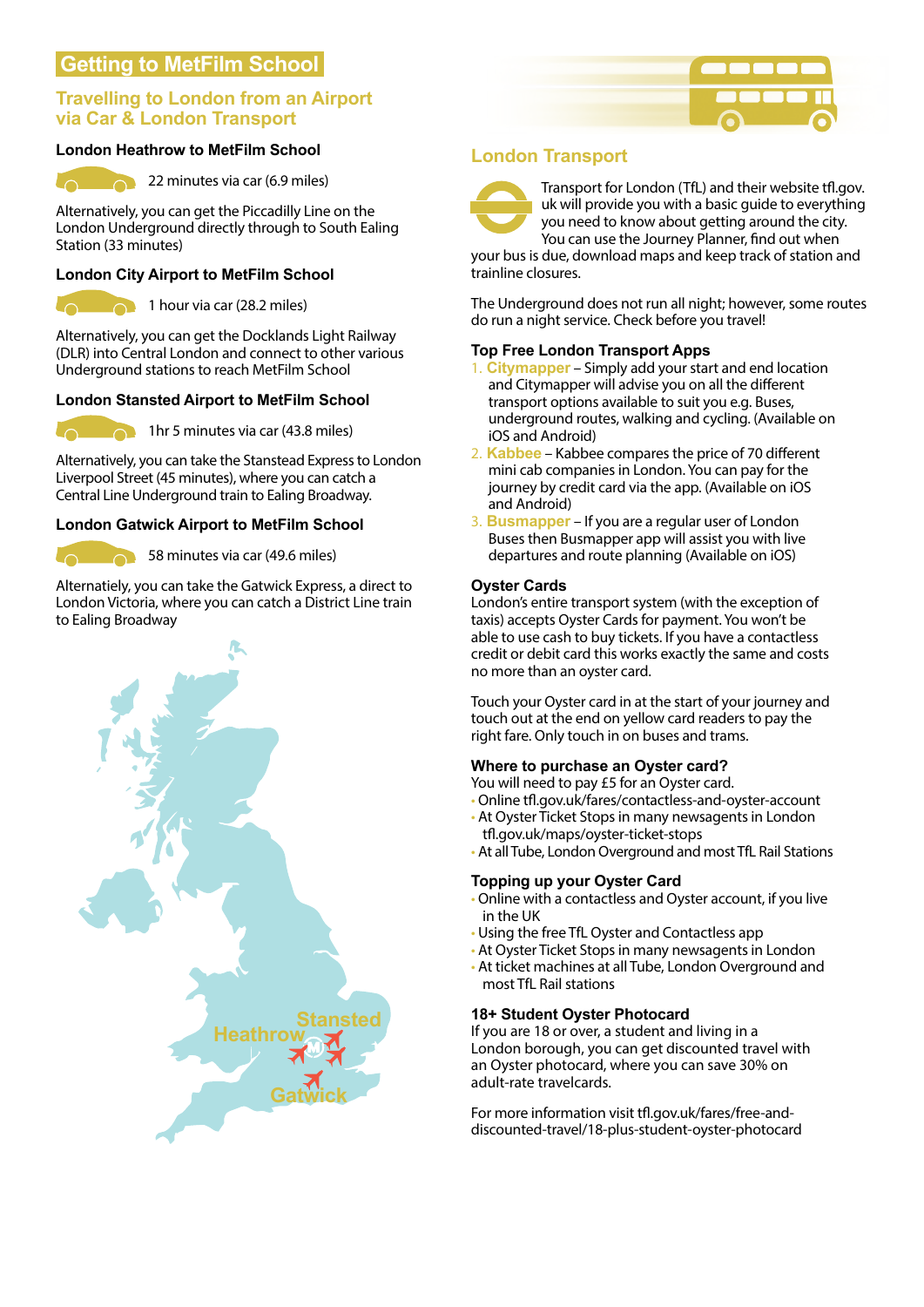# **Packing**

# **What to pack in your hand luggage?**

Make sure you pack the following important items in your hand luggage and keep them with you at all times

- Your passport
- Any medication you are taking
- Details and policy wording for your insurance
- Enough money for your first few weeks
- Any accommodation contracts or payments that you have been asked to bring with you Your CAS
- Your Home Office decision letter informing you where to collect your Visa (BRP) on arrival in the UK
- Your final letter of acceptance for your course
- TB Certificate

## **Packing Appropriate Clothing**

British weather changes throughout the year. During Summer (June to August) temperatures can reach 25-30 degrees. Whilst in the Winter they often drop to around 5 degrees during the day, and there is usually some snowfall in December, January or February.

#### **UKCISA (UK Council for International Student Affairs)**

**T:** +44 (0)20 7107 9922 (Monday to Friday 13:00–16:00 UK Time)

# **W:** ukcisa.org.uk

## **UK Naric**

**T:** +44 (0) 871 330 7033 (Monday to Friday 09:00–17:00 UK Time) **W:** naric.org.uk

# **Gov.uk – Visa Information**

**W:** gov.uk/government/ organisations/uk-visas-andimmigration

#### **Transport for London (TFL) W:** tfl.gov.uk